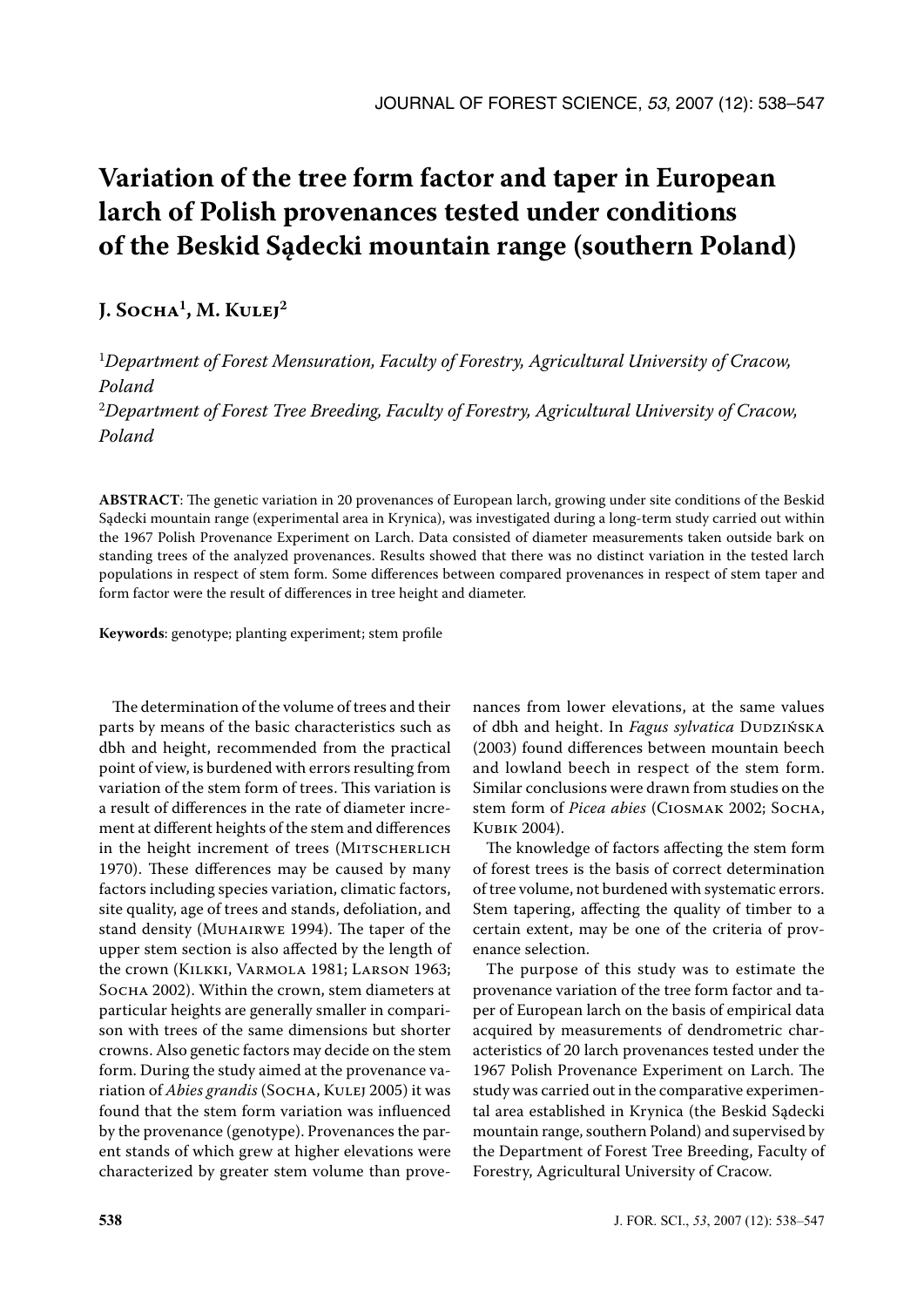

Fig. 1. Location of parental larch stands of provenances investigated on a test site at Krynica Experimental Forest Station

This study was aimed at 20 provenances of larch from the entire territory of Poland (Fig. 1) tested in the experimental area in Krynica situated in the Carpathian Forest Region (sub-region of the Gorce and Beskid Sądecki mountain ranges). The experimental area is located in the Wojkowa forest section of the Forest Experimental Station in Krynica at 785 m above sea level, i.e. in the middle part of the lower mountain zone. Its site type was classified as the mountain forest site. Individual provenances were planted in five replications (plots  $20 \times 20$  m each) and distributed following the rule of the "Latin rectangle". A detailed description of the study area may be found in the author's earlier paper (KULEJ 2001). The study material consisted of dbh measurements of all trees, and height measurements of 5 trees in each plot, as well as diameter measurements of stem sections taken on 3 standing trees selected at random for each provenance in 5 replications (15 trees of each provenance). Measured trees were 39 years old. The section diameter measurements were taken at the base of the stem as well as 0.5 m, 1.3 m, 2.0 m above the ground level, and then every 2 m up to the tree top. The last measurement was taken about 2–3 m from the tree top. In total, section diameter measurements were taken on 300 trees. The Ledha GEO laser dendrometer was used.

#### **METHODS**

Because the parent stands of tested provenances of European larch were growing in various regions of Poland (Fig. 1), apart from the variation of the stem form, also the geographical variation was analyzed. For this purpose the provenances were included in five groups depending on the geographical location of parent stands:

- I provenances from northern Poland  $(1, 2, 4, 6)$ ;
- II provenances from central Poland  $(7, 8, 9)$ ;
- III provenances from the Świętokrzyskie Mountains (10, 11, 12, 13, 14, 19);
- IV provenances from the Sudetes (20, 21, 22, 23, 24);
- V provenances from the Carpathians (16, 18).

On the basis of section measurements taken on standing trees, diameters at 100 relative heights (0.00, 0.01, 0.02 … 0.99) were computed for each tree using interpolation according the  $3<sup>rd</sup>$  degree Hermite's functions (Kosma 1999). An example of the curve computed by the interpolation method where diameters measured at different heights were joined is shown in Fig. 2.

Volumes of the stem as well as of merchantable timber of each tree were computed using a section method with section length equal to 0.01 of the tree length. Volumes were computed using Smilian's equation. Volumes computed from the sum of volumes of individual sections were accepted as real values in further analyses.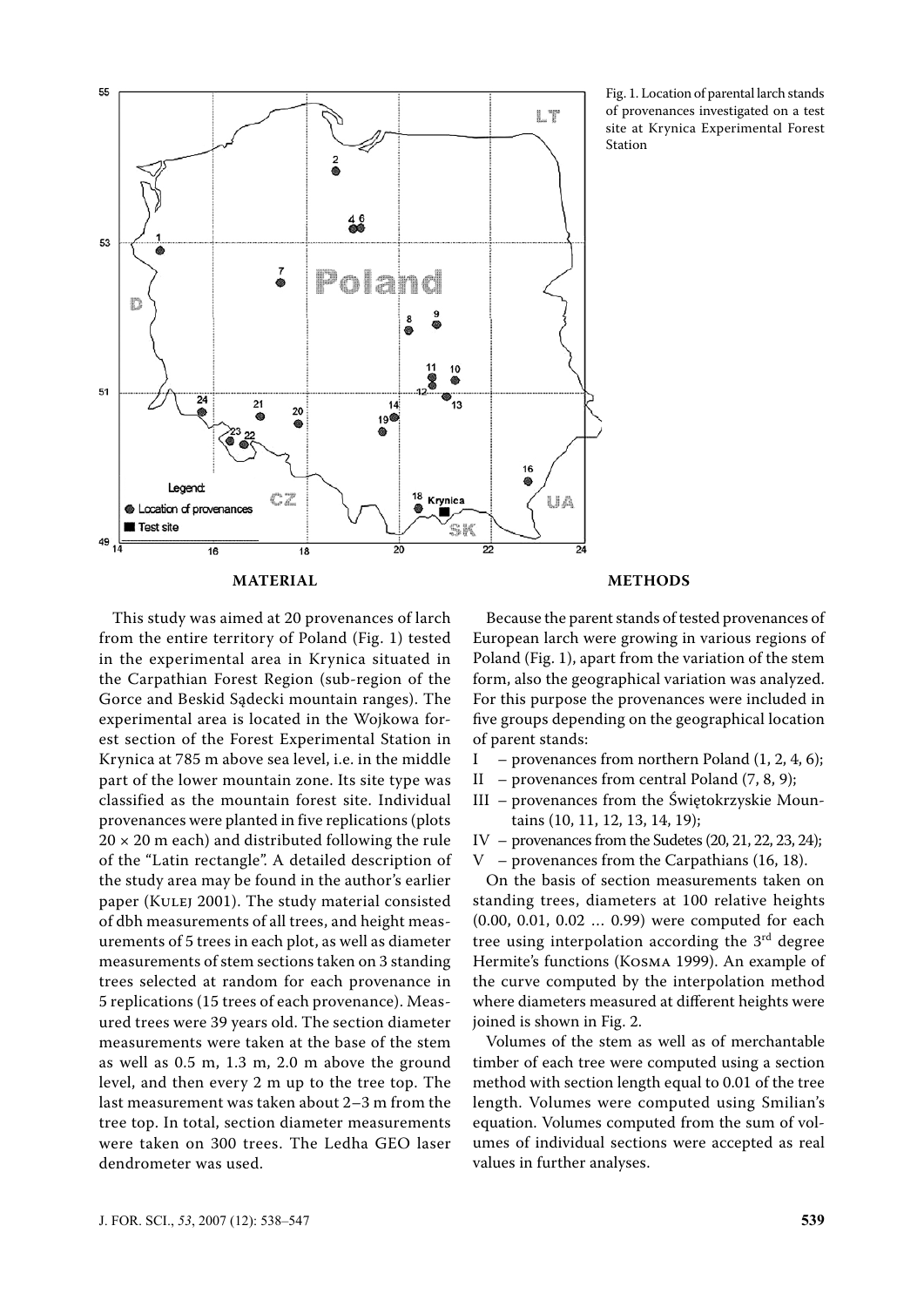

Fig. 2. Diameters measured on the stem and interpolation curve computed using Hermite's method (*h* = 18.7 m,  $dbh = 20.05$  cm)

The estimation of variation of the tree form factor for all data within individual provenances was done in several stages. Since the values of the tree form factor most often depend on the tree size, a direct comparison of form factors of provenances differing in diameter and height may lead to erroneous conclusions (Allen 1993). In such a case possible differences in the values of the form factor may be a result of differences in the diameter and height of trees of individual provenances. To eliminate these differences a regression model was worked out for all data. This model described the form factor as an independent variable being explained by dependent variables. The model form factors computed from the regression equation were the mean values for given tree dimensions (dependent variables). To find whether a given provenance is characterized by higher or smaller form factor values, the real (computed on the basis of volume, diameter and height of the tree) and the model form factors were computed for each tree. Then the differences between model and real form factors were computed. The values of differences between these form factors provided information indicating whether a given provenance significantly differed in respect of this trait from the total population.

Analyses of differences between form factor values were carried out for the true  $(f_{0.05})$  and breast height  $(f_{1,3})$  stem form factors. For this purpose regression models describing the relationship between the form factors and the basic biometric characteristics of trees, such as height and diameter, were worked out in order to compare real values with model values of the form factor by computing the absolute (*δf*) (equation 1) and per cent  $(\delta f_{\alpha})$  (equation 2) differences between model  $(f_{\textit{pred}})$  and real values  $(f_{\textit{obs}})$ .

$$
\delta f = f_{pred} - f_{obs} \tag{1}
$$

$$
\delta f_{\%} = \frac{f_{pred} - f_{obs}}{f_{obs}} \times 100\%
$$
 (2)

The determined errors assumed to be the basis of the comparison between the stem form factors of various provenances became the basis of the estimation of provenance diversification in respect of the stem form factor.

The estimation of the stem taper was done on the basis of the coefficient of tapering proposed by Krenn (1944) (equation 3).

$$
z = \frac{d_{0.1} - d_{0.5}}{0.4h}
$$
 (3)

The coefficient of tapering determined in such a way is, however, dependent on tree dimensions, and differences in its value may result from differences in the rate of tree growth of individual provenances (Kulej 2001). To eliminate their influence the coefficient of tapering z<sub>r</sub> was used. It was proposed to compute this coefficient on the basis of relative diameters (equation 4).

$$
z_r = 2.5 \times (d_{r0.1} - d_{r0.5})
$$
 (4)

A detailed analysis of the effect of provenances on the stem profile and taper of tree stems was carried out by the comparison of diameters from relative heights: 0.05, 0.10, 0.20, … 0.90. The effects of the provenance and provenance region on the values of relative diameters were analyzed using the analysis of variance.

Stand density is one of the hypothetic factors that may affect the stem form of trees. This is why also the analyses determining the relationship between the variation of the stem form and stand density were carried out. The stand density index (*SDI*) proposed by Reineke (WOODALL et al. 2002; ZEIDE 2005) was used. This index is a relative measure of density elaborated for even-aged stands, and it is determined on the basis of the number of trees per hectare (TPH) and the quadratic-mean dbh (*d q*) (equation 5).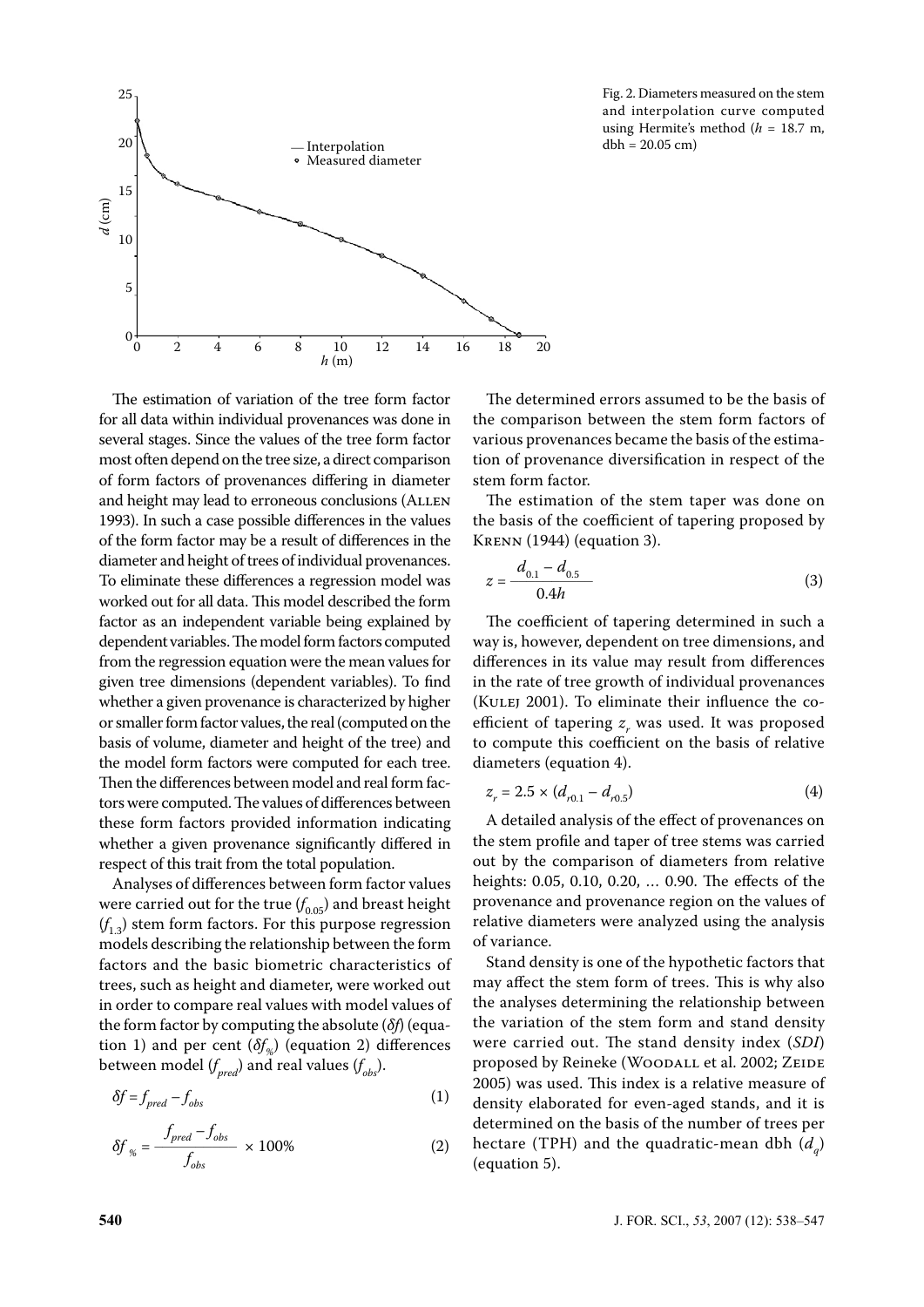

Fig. 3. Mean values of the breast height form factor of European larch of different provenances

$$
SDI = TPH\left(\frac{dbh_q}{25}\right)^{1.6}
$$
\n(5)

This index is based on the relationship between the mean dbh and the number of trees per unit area. In order to check whether the density index *SDI* significantly modifies the variation of the true form factor the method of multiple regression was used with the tested true form factor as a dependent variable and the stand density (*SDI*), height (*H*), and diameter from height 0.05h ( $D<sub>0.05h</sub>$ ) as independent variables.

#### **RESULTS**

#### **Variation of breast height and true form factors**

#### *Breast height form factor*

The breast height form factor of the analyzed provenances of European larch turned out to be independent of the values of the basic dendrometric characteristics of trees such as dbh, height or crown length (absolute and relative). Thus, when comparing the breast height form factors of different provenances there was no need to exclude the effect



Fig. 4. Values of the breast height form factor  $(f_{1,3})$  of European larch depending on the provenance region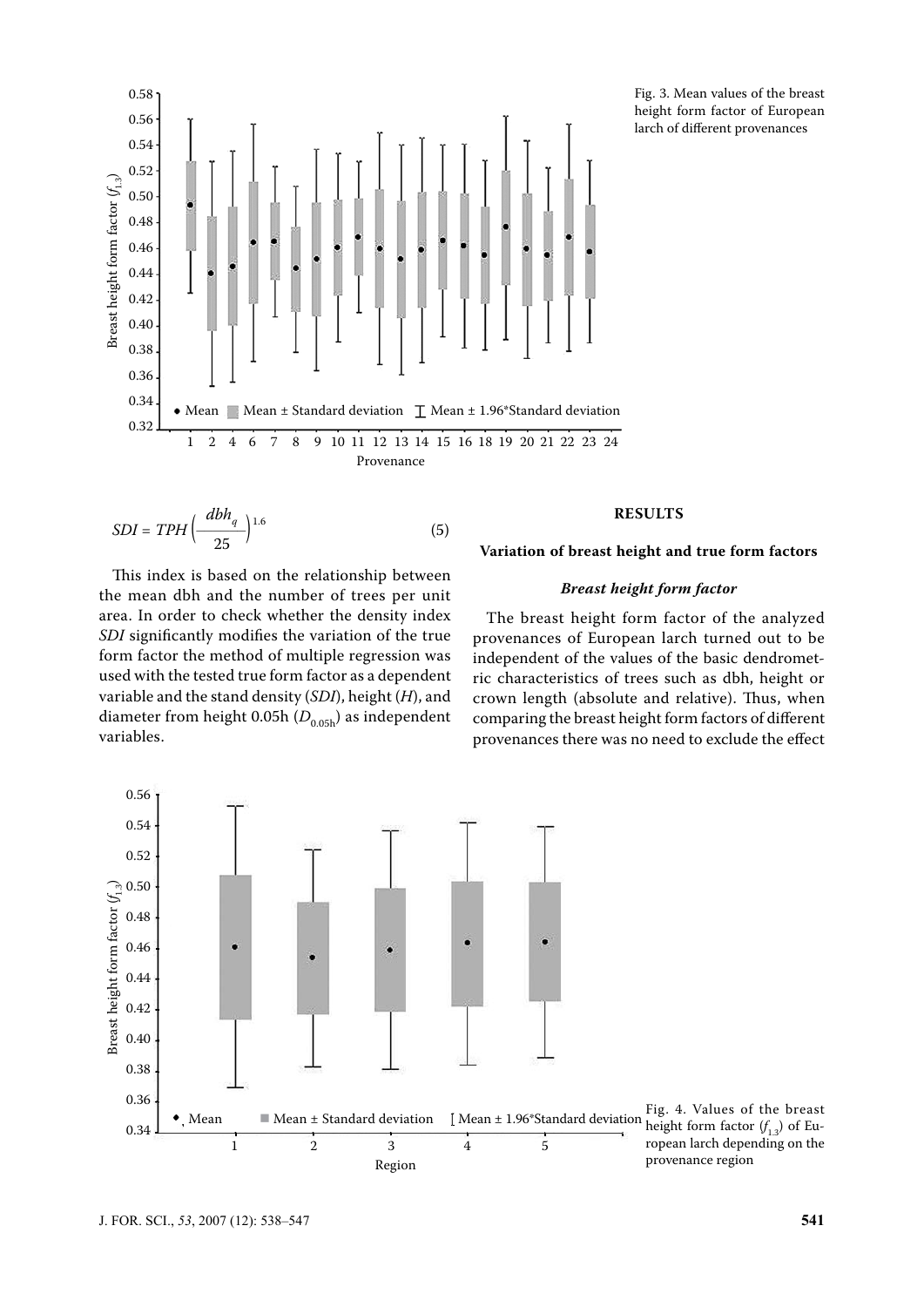

Fig. 5. Values of the true form factor  $(f_{0.05})$  of European larch depending on the provenance region

of dendrometric characteristics on their variation. The tree form factors of partial populations of European larch under comparison ranged on average from 0.441 for provenance 2 (Pelplin) to 0.493 for provenance 1 (Myślibórz Północ) (Fig. 3). On the basis of the analysis of variance, with the previous test of homogeneity of variance, it was found that the observed differences in the mean values of the breast height form factor of tested provenances were statistically insignificant ( $\alpha = 0.05$ ).

No significant differences were found in the mean values of form factors determined for the different provenance regions of larch. The mean values of form factors for larches from the respective regions ranged from 0.454 for region 2 (central Poland) to 0.464 for region 5 (the Carpathians) (Fig. 4).

### *True form factor*  $(f_{0.05})$

In the case of the true form factor  $f_{0.05}$  the variation between individual provenances was considerably greater (Fig. 5). For two provenances, i.e. provenance 1 (Myślibórz Północ) and provenance 6 (Konstancjewo-Tomkowo), the difference was significant ( $α = 0.05$ ).

The analysis at the region level also showed certain diversification of the true form factor (Fig. 6). The



Fig. 6. Values of the true form factor  $(f_{0.05})$  of European larch depending on the provenance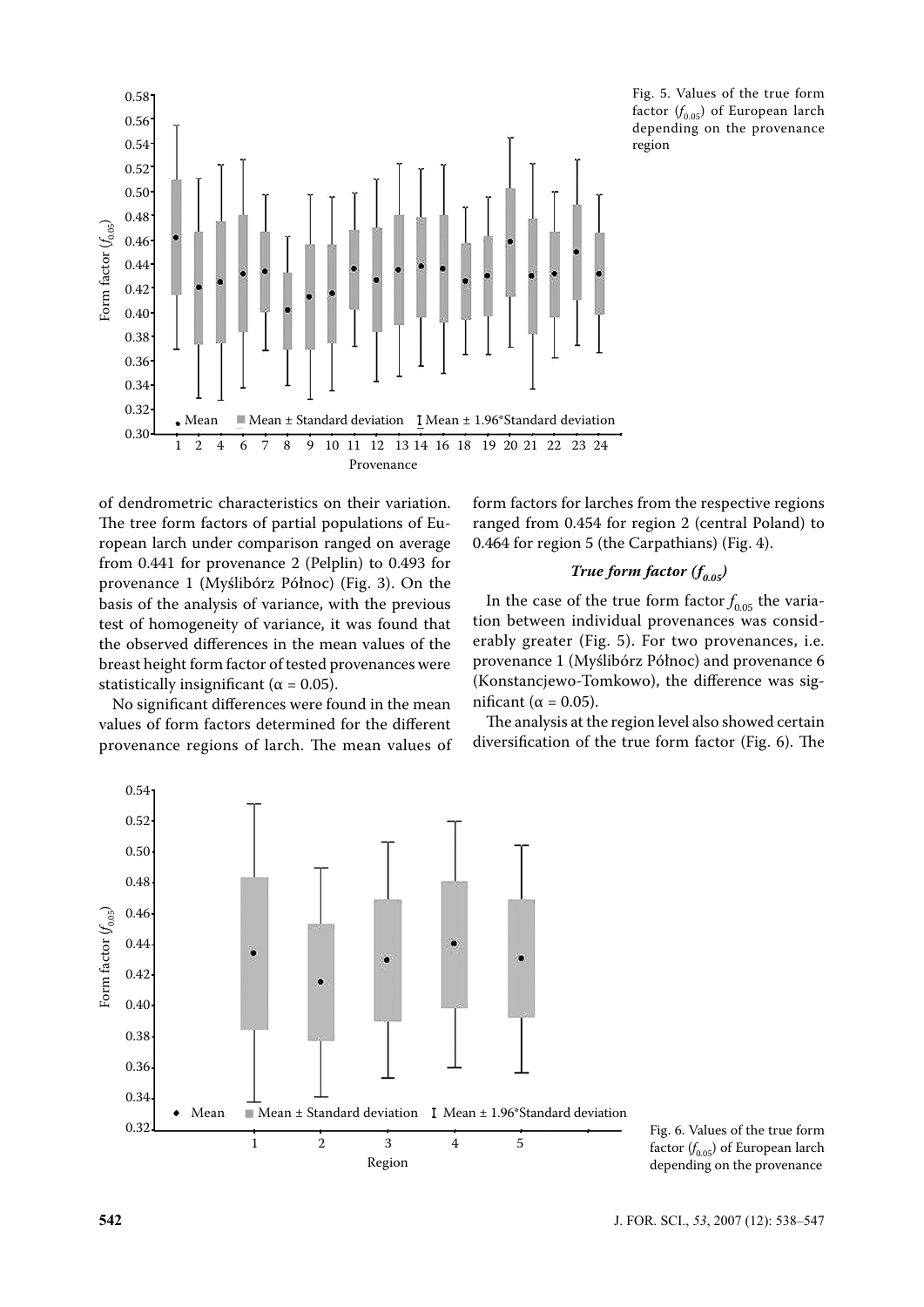

Fig. 7. Mean residual values of the equation of multiple regression used to determine the true form factor depending on the provenance

analysis of variance, carried out in order to compare the mean form factors of individual regions, indicated the existence of significant differences in form factor values between the different regions. On the basis of multiple comparisons by Tukey's test provenances from central Poland and from the Sudetes were found to significantly differ in the mean values of the form factor (regions 2 and 4).

Using the multiple regression analysis the values of the true form factor were found to depend on the diameter and height of trees. Therefore, the observed differences could result from provenance diversification in respect of tree diameter and height. For this reason a regression model describing the form factor by means of two independent variables, dbh and height, was used to compare the values of form factors of individual provenances. On the basis of the corrected coefficient of determination it was stated that a linear equation (equation 6) describing the relationship between the true form factor and the diameter  $d_{0.05}$  and height explained about 14% of the form factor variation.

### $f_{0.05} = 0.3180 + 0.007657 \times h - 0.001846 \times d_{0.05}$  (6)

The information on the provenance diversification of the true form factor was obtained by comparison of residual values of the regression model. For this purpose in each of 300 trees making up the study



Fig. 8. Mean residual values of the equation of multiple regression used to determine the true form factor depending on the provenance region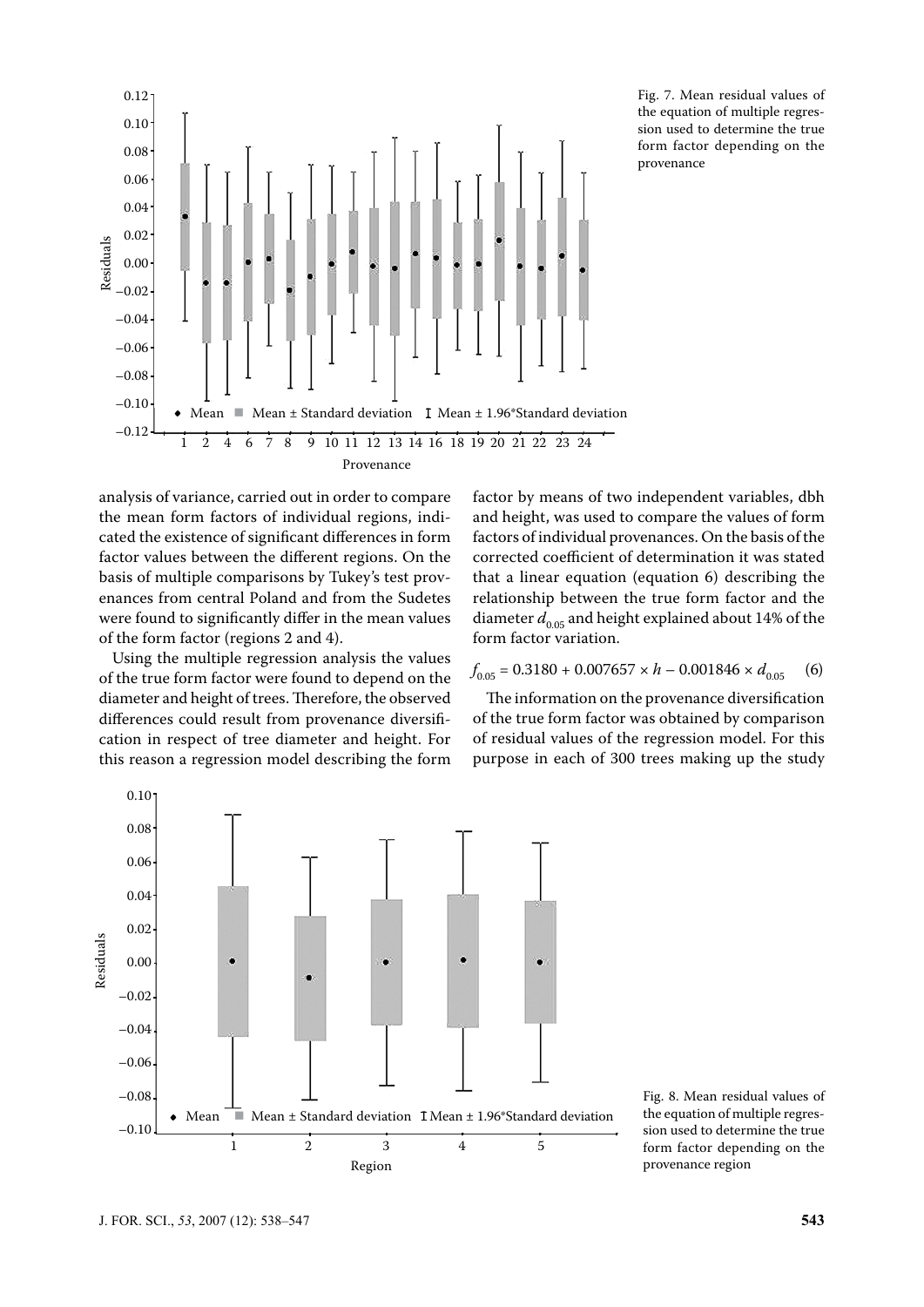

Fig. 9. Differences between the mean stem tapering of individual provenances determined according to Krenn (1944) and the mean stem tapering determined for all empirical data

material the model form factor was computed and compared with the real one in accordance with equation 1. The residual values of the equation for the form factor computed for individual provenances were similar. The analysis of variance showed that the residuals of the regression model for individual provenances ranging from –0.019 for provenance 8 (Rawa mazowiecka) to +0.033 for provenance 1 (Myślibórz Północ) did not differ significantly (Fig. 7).

Similar results were obtained when residual values for individual regions were compared (Fig. 8). In this case the elimination of the effect of tree diameter and height caused that differences in the values of the form factor observed for region 2 (provenances from central Poland) and region 4 (provenances from the Sudetes) turned out to be insignificant. No differences were found in residual values of the regression equation describing the form factor on the basis of dbh and height. Differences in the values of the true form factor found by the direct comparison were also caused by diversification of dimensional characteristics of trees in this case.

#### **Stem tapering**

The stem tapering determined according to Krenn's equation (equation 2) showed considerable provenance diversification. The mean value of taper varied from 0.67 cm/m for provenance 23 (Szczytna Śląska) to 1.00 cm/m for provenance 2 (Pelplin). The extreme differences between the mean stem taper of individual provenances and the mean taper of populations under investigations ranged from –0.15 (provenance 23 – Szczytna Śląska) to +0.17 (provenance 2 – Pelplin) (Fig. 9). The occurrence of groups significantly differing from one another was found on the basis of the analysis of variance.

The multiple regression analysis showed that stem tapering was strongly correlated with dbh and height of trees. The coefficient of multiple correlation for this relationship was 0.70. As it was shown by the value of the corrected coefficient of determination 49% of taper variation was explained by dbh and height of trees. Differences between individual provenances in respect of tapering values were therefore



Fig. 10. Differences between the mean stem tapering of individual provenances determined according to Krenn's (1944) modified equation and the mean stem tapering determined for all empirical data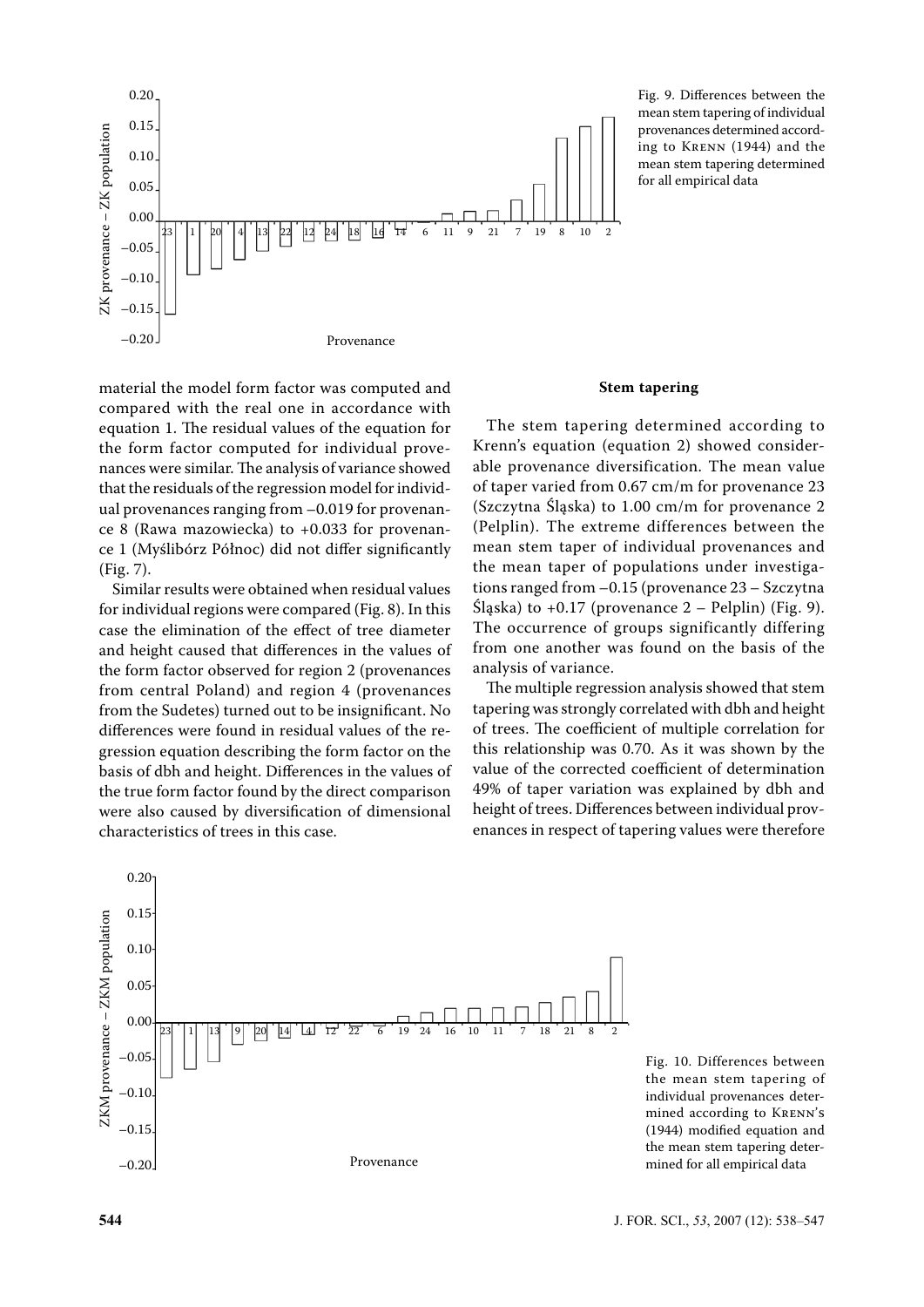

Fig. 11. Stem profiles of European larch from individual provenance regions

caused to a great extent by differences in the rate of height and diameter growth.

The effect of dbh and height on variation of stem tapering was eliminated by computing the relative tapering (equation 4). In this case the range of taper variation distinctly decreased but the extreme mean values were still observed in provenance 23 (Szczytna Śląska) and provenance 2 (Pelplin) (Fig. 10). The comparison of means, using the analysis of variance, showed that when the effect of dbh and height was eliminated the mean values of tapering of individual partial populations did not differ significantly.

#### **The stem profile variation**

Individual provenance regions differed in respect of the range of variation of relative diameters  $d_{0.05}$  at individual heights of the stem. However, on the basis of a direct comparison of the trait under analysis it was observed that the different regions were characterized by similar mean values of relative diameters at individual stem heights (Fig. 11). The differences in mean relative diameters at individual heights were not larger than 0.02. A little greater diversification of average stem profiles occurred between individual provenances.



Fig. 12. Relationship between the true form factor and the stand density index (*SDI*)

The one-way analysis of variance did not show any differences in the values of mean relative diameters  $d_{w0.05}$  from the particular heights which would have been caused by the provenance or by the provenance region. This was confirmed by results of the analysis of the tree form factors and tapering.

#### **Relationship between stand density and variation of the stem profile**

Using simple linear regression a slight, although statistically significant ( $\alpha = 0.05$ ) effect of stand density index (*SDI*) on variation of the true form factor  $f_{0.05}$  was found (Fig. 12). The coefficient of correlation, and in consequence the proportion of explained variation, was however relatively small since the value of the coefficient of determination (*R*<sup>2</sup> ) was only 0.015.

After using the model of multiple regression in which apart from the index *SDI* also the relative diameter at height 0.05h ( $d_{w0.05}$ ) and the tree height were independent variables, in the description of variation of the true form factor  $(f_{0.05})$  it turned out that the index of stand density *SDI* was an insignificant variable. The proportion of variance being ex-

Table 1. Parameters of a multiple regression model describing the true stem form factor  $f_{0.05}$  on the basis of the stand density index (*SDI*), height (*H*) and relative diameter  $d_{w0.05}$ , and estimation of their significance

| Variables   | Parameters of a multiple regression equation and estimation of their significance |                                  |                    |                   |
|-------------|-----------------------------------------------------------------------------------|----------------------------------|--------------------|-------------------|
|             | parameter ß                                                                       | standard error<br>of parameter ß | t-statistics value | probability level |
| Free term   | 0.30652                                                                           | 0.01906                          | 16.08178           | 0.00000           |
| <i>SDI</i>  | $0.00002$ <sup>a</sup>                                                            | 0.00002                          | 1.24408            | 0.21446           |
| H           | 0.00741                                                                           | 0.00122                          | 6.09091            | 0.00000           |
| $d_{w0.05}$ | $-0.00175$                                                                        | 0.00062                          | $-2.84490$         | 0.00475           |

a Parameter insignificant at α < 0.2145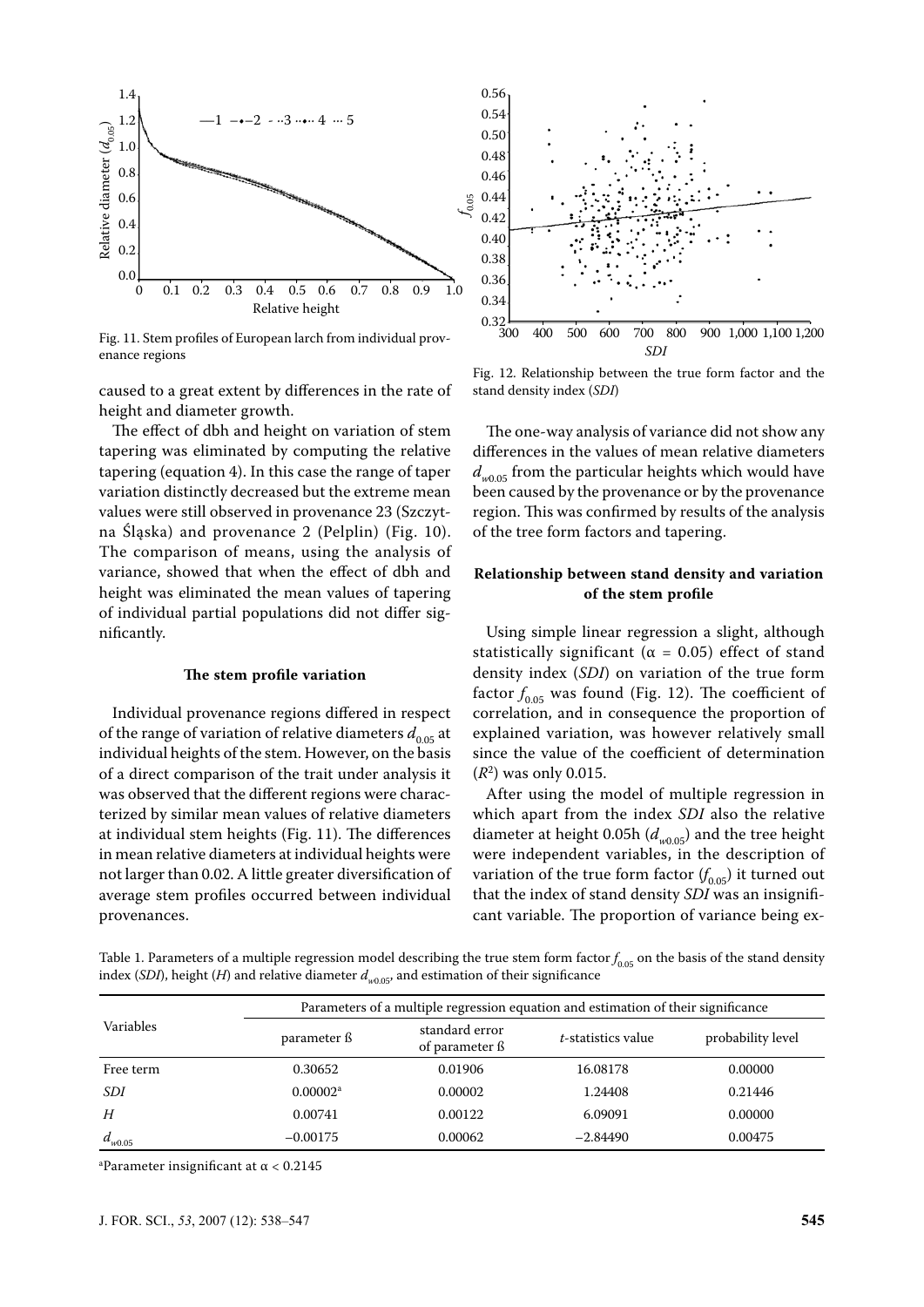plained by this trait did not differ significantly from zero (Table 1).

#### **DISCUSSION**

The analyses of the stem form of European larch, described by means of the tree form factor, or directly expressed by means of the taper or diameters at individual heights of the stem, did not show the influence of the provenance on its variation. Taking into account the dimension traits of trees, the proportion of variance explained by provenances did not differ significantly from zero. Results of this study differ from results of the study on *Abies grandis* (Socha, Kulej 2005) which showed that the stem form of that tree species was a trait determined by the genotype. Similar results were also expected on the basis of studies aimed at the stem form of mountain and lowland *Fagus sylvatica* (DUDZIŃSKA 2003), as well as studies concerning *Picea abies* stands which showed differences between mountain and lowland stands in respect of the stem form (Ciosmak 2002). At the present state of investigations it is difficult to make comprehensive hypotheses on the observed regularities in variation of the stem form of the studied larch partial populations. The authors of the present study are of the opinion that their results permit to formulate the hypothesis about specific properties of larch as a species the tree form factor and tapering of which are determined by growth conditions to a greater extent than by the provenance (genotype). However, growth conditions in this case should be understood as conditions on a macro scale. Specific growth conditions on a micro scale, occurring in individual experimental plots of the provenance experiment and determined on the basis of the *SDI* index, did not significantly affect the form of tree stems.

#### **CONCLUSIONS**

Differences in the values of the stem form and taper, observed on the basis of a direct comparison, resulted from differences in the growth rate of the analyzed larch provenances causing a significant diversification of diameter and height of trees. The values of the breast height form factor ranged on average from 0.441 (Pelplin) to 0.493 (Myślibórz Północ). However, the differences between provenances were not statistically significant.

In the case of the true stem form factor  $(f_{0.05})$  significant differences in absolute values of this trait were found between provenances from Myślibórz Północ and Konstancjewo-Tomkowo. However, these differences resulted from the relationship between the true form factor and diameter and height of trees. The elimination of the effect of diameter and height made these differences statistically insignificant ( $\alpha = 0.05$ ).

More detailed information on the stem form of larch was obtained on the basis of the analysis of relative diameters at different heights of the stem. In this case, irrespective of assumed diameter in respect of which relative diameters at individual stem heights were computed, and in spite of a certain diversification of mean stem profiles of individual partial populations, no significant effect of the genotype (provenance) on their variation was found. The variation of the stem form was not significantly affected by the provenance region, either. The observed differences in mean diameters from individual stem heights were statistically insignificant.

The results of the analysis of the relationship between the stem form of larch of the tested provenances and the index of stand density, obtained during this study, were not expected. Although there was a slightly positive correlation between the true form factor and the stand density index, it was however, as proved by detailed analyses, the result of differences caused by dendrometric traits of the analyzed provenances. Their elimination showed that the stand density index had no influence on variation of the true stem form factor.

The results obtained during this study indicated specific growth properties of European larch of the tested partial populations which cause that the form factor and taper of the stem do not depend on the provenance. It should be pointed out, however, that this study concerned only one of the so called parallel experimental areas of the 1967 Polish Provenance Experiment on Larch, i.e. the Krynica experimental area situated in the Beskid Sądecki mountain range. Therefore, results of this study need to be confirmed by similar studies carrield out in other experimental areas of different growth conditions.

#### **R e f e r e n c e s**

- ALLEN P.J., 1993. Stem profile and form factor comparisons for *Pinus eliotti*, *P. caribaea* and their F1 hybrid. Australian Forestry, *56*: 140–144.
- CIOSMAK P., 2002. Pełność strzał świerka bez kory. Sylwan, No. 4: 81–88.
- DUDZIŃSKA M., 2003. Model of percentage of stem section volume in the total stem volume for the mountain and the lowland beech. Sylwan, No. 4: 28–33.
- KILKKI P., VARMOLA M., 1981. Taper curve models for Scots pine and their applications. Acta Forestalia Fennica, *174*: 6–61.